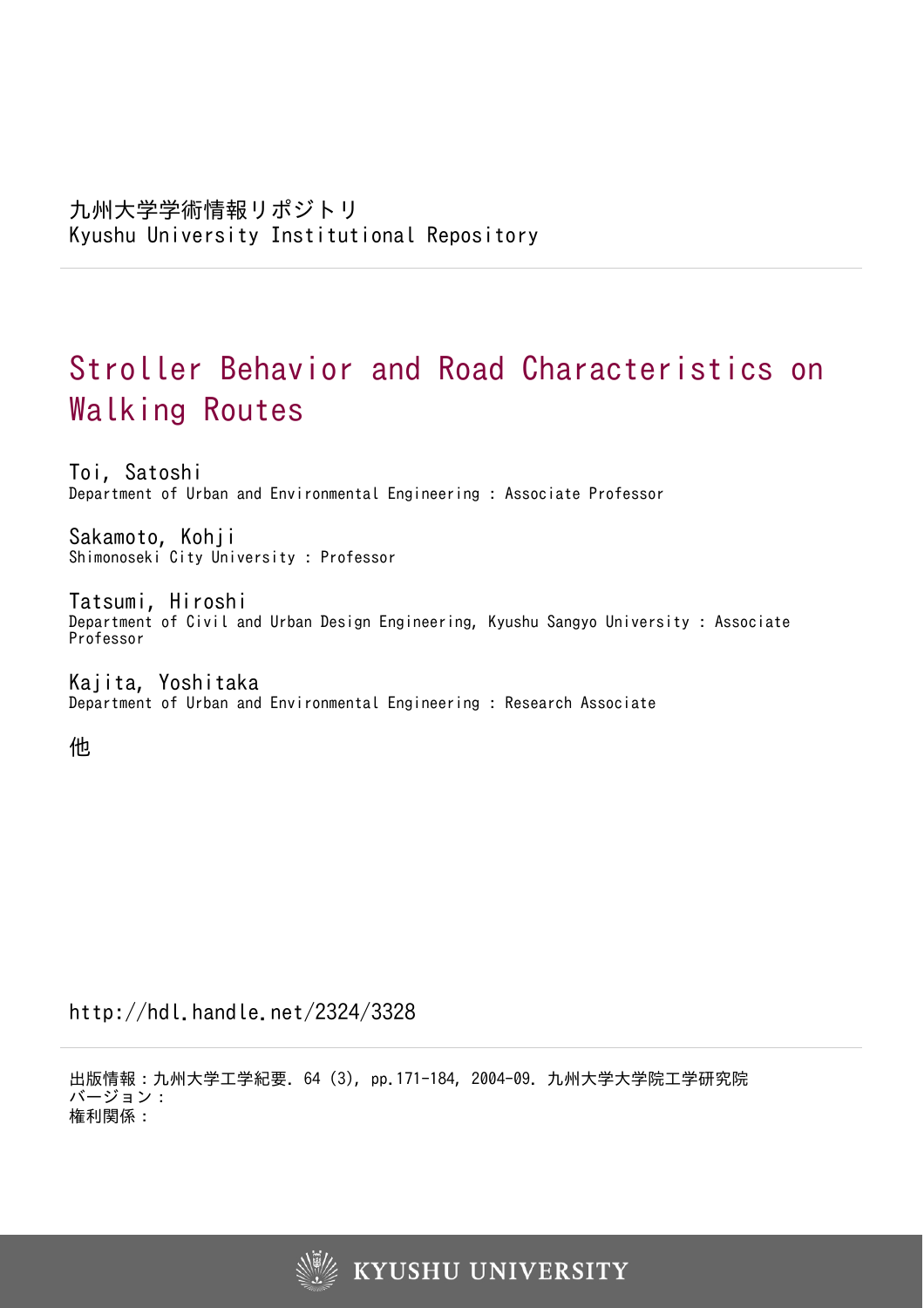## Stroller Behavior and Road Characteristics on Walking Routes

by

Satoshi TOI\*, Kohji SAKAMOTO\*\*, Hiroshi TATSUMI\*\*\*, Yoshitaka KAJITA\*\*\*\* and Masaki SUEHISA\*\*\*\*\*

 $(Received June 22, 2004)$ 

#### Abstract

Research on the behavior of strollers will contribute largely to the creation of high quality walking spaces. It is said that people can discover both the positive and negative aspects of their towns through daily strolls. For this study we selected two research areas, one rural and the other urban, in order to investigate and analyze stroll behavior in detail. The types of strolls, the walking distances, and the characteristics of road preferences selected in walking routes were analyzed based on data of the two areas. In addition, by comparing the analyses of the two areas, both the similarities and differences of stroller behavior between rural and urban areas were clarified.

Keywords: Pedestrian, Stroll behavior, Walking routes, Road characteristics

## 1.Introduction

It is thought that the importance of walking and of taking strolls for good health will increase in future societies in which comfortable lifestyles are desired. In such societies, it is desirable that walking spaces where citizens are able to walk not only safely and easily but also comfortably are enhanced further in both quality and volume. Moreover, constructing attractive walking spaces will help to reactivate stagnant shopping streets. Thus, it can be said that the maintenance of walking spaces will play an important role in improving town environments.

We have been researching preferable walking spaces from the idea that the stroll is one of the most basic and popular forms of walking behavior. As a result, we realized that it was

<sup>\*</sup> Associate Professor, Department of Urban and Environmental Engineering

<sup>\*\*</sup> Professor, Shimonoseki City University

<sup>\*\*\*</sup> Associate Professor, Department of Civil and Urban Design Engineering, Kyushu Sangyo University

<sup>\*\*\*\*</sup> Research Associate, Department of Urban and Environmental Engineering

<sup>\*\*\*\*\*</sup> Doctoral Course, Department of Urban and Environmental Engineering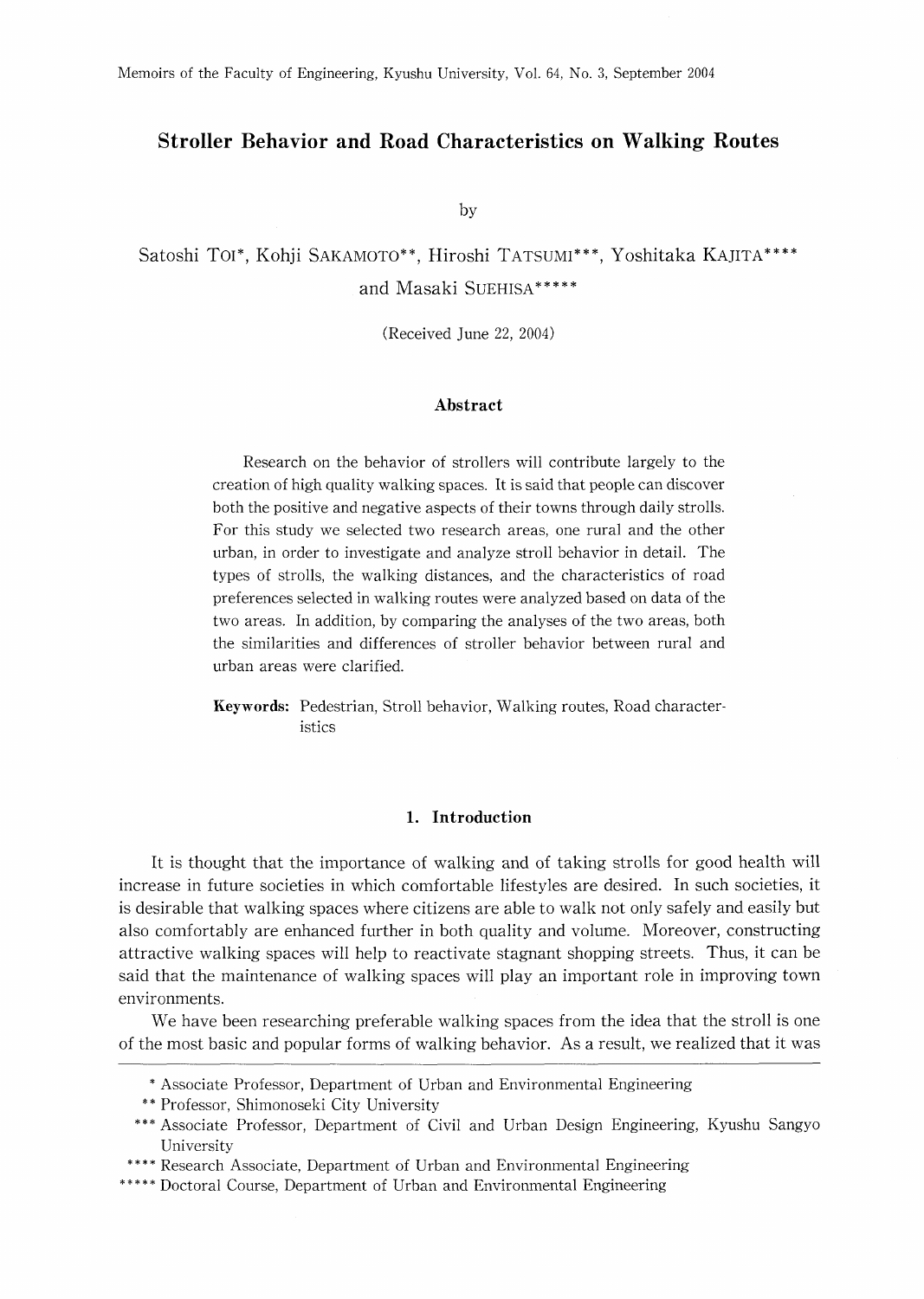important to know the spatial characteristics preferred by strollers as well as the characteristics of their behavior in order to be able to improve the networks of walking spaces. In this study, we investigated the realities of stroller behavior in Tanushimaru-cho in Fukuoka Prefecture, Japan, in October, 1994.

A number of notable findings were obtained through the analysis of the characteristics of walking routes relating to frequency, purpose, and time, etc. In addition, we investigated stroller behavior again in Nagaoka-Ooike, a residential area near the center of Fukuoka City, Japan, in October, 1997, to discover the points of similarity and difference between urban and rural areas. These series of findings were shown in Toi et al (1996, 1997, 1999 and 2000).

In this report, the realities of stroller behavior and the walking routes were analyzed, and the characteristics of the types of strolls and the routes preferred by strollers were clarified, paying attention to the points of similarity and difference in the two areas. Further, we compared the stroller behavior between the urban and rural areas.

#### 2. Outline of Investigation

#### 2.1 Investigation areas

Tanushimaru-cho is located in the countryside of Fukuoka Prefecture. The population of the town is about 22,000, but the recent aging of the population has caused this number to decline. Nagaoka-Ooike is a residential area in which about 18,000 people live. Geographically, the town abounds with many hills and slopes, and there are many waterside areas and trees even though it is adjacent to the center of Fukuoka City. The outline charts of both areas are shown in Figs. 1 and 2.



Fig. 1 The Tanushimaru Area.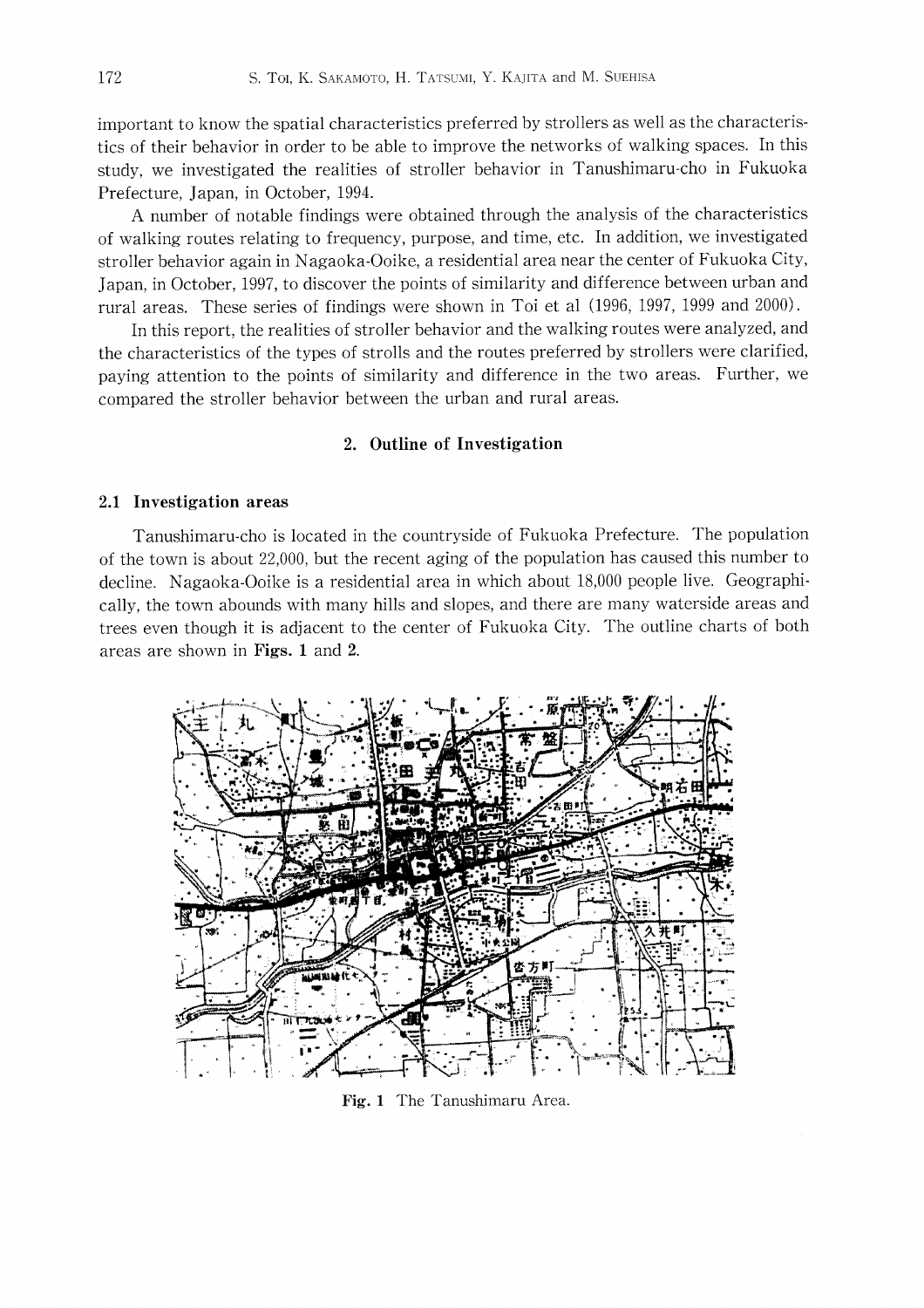

Fig. 2 The Nagaoka-Ooike Area.

## 2.2 Investigation method

Virtually the same method was adopted in both areas. Residents who were older than junior high school age were investigated. The items of the investigation consisted of their individual attributes, home attributes, strolling behavior including walking routes, and life environment, etc. The researchers visited many residents and distributed many questionnaires which were later collected. Cooperation of the residents for the investigation was received through the young men's office in Tanushimaru-cho and through the town chairman in the Nagaoka-Ooike area.

In Tanushimaru-cho, 464 homes were sampled in the center part of the town and 1130 questionnaires were distributed, of which 814 valid ones were collected. In the Nagaoka-Ooike area, 911 questionnaires were distributed, of which 511 valid ones were collected.

The age composition of respondents who returned valid questionnaires is shown in Table 1. The main difference in age composition between the two areas lies at the boundary of the 50 year old age group. That is, the age composition of the respondents was lower in Nagaoka-Ooike than in Tanushimaru.

|               | Tanushimaru<br>(rural area) | Nagaoka-Ooike<br>(urban area) |
|---------------|-----------------------------|-------------------------------|
| Under 20      | 8.4%                        | 9.2%                          |
| $20 \sim 30$  | 10.7                        | 11.8                          |
| $30 - 40$     | 13.7                        | 18.4                          |
| $40^{\sim}50$ | 17.5                        | 24.3                          |
| $50^{\sim}60$ | 16.7                        | 13.8                          |
| $60 - 70$     | 18.7                        | 12.7                          |
| Over 70       | 14.4                        | 9.9                           |
| Total         | 100.0                       | 100.0                         |

Table 1 Age Composition of Valid Responses.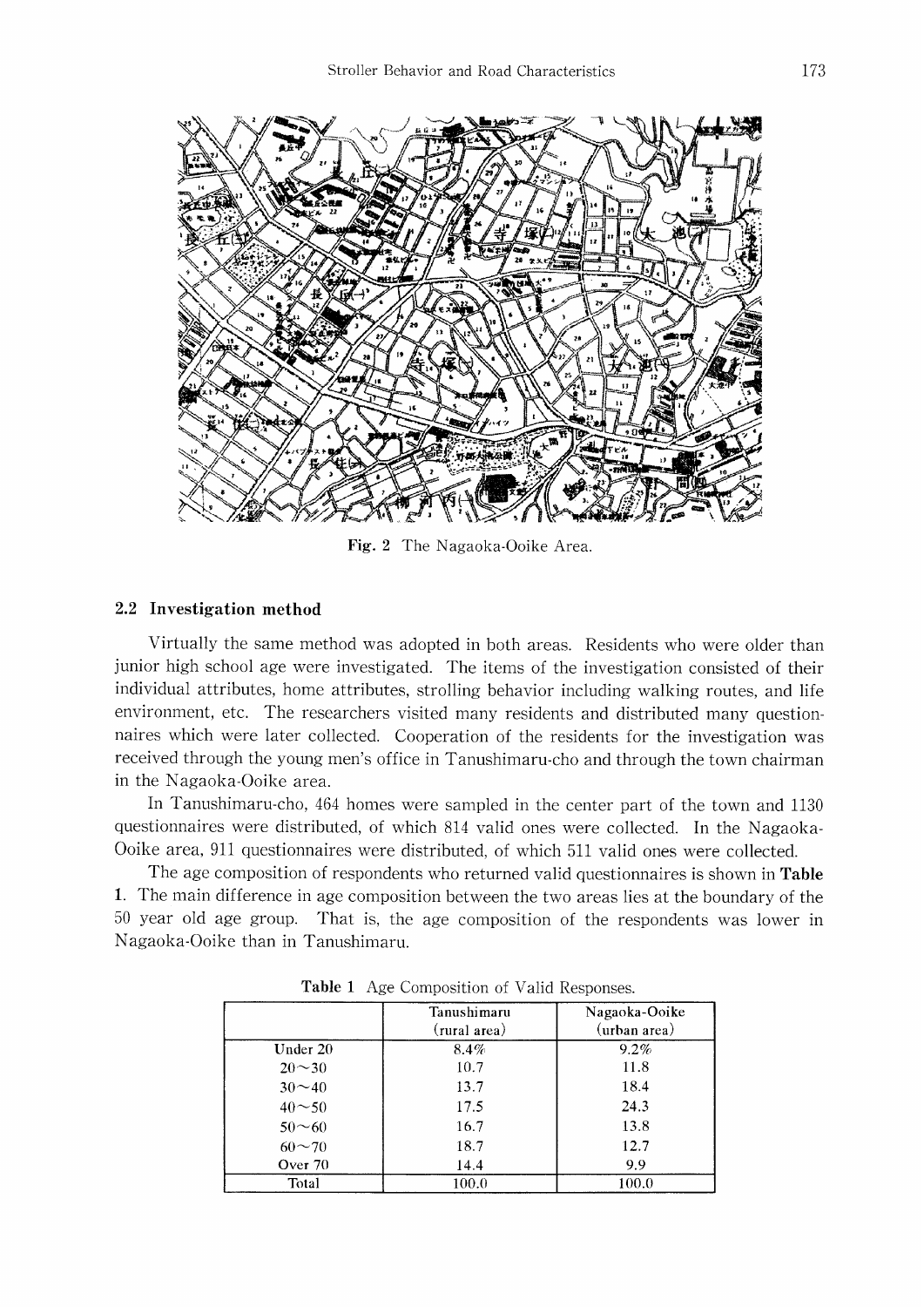#### 3. Total Results Concerning Stroll Behavior

The distribution of stroll frequencies is shown in **Table 2.** For Tanushimaru-cho, it was found that  $42\%$  of the respondents do not stroll at all, while  $58\%$  stroll more than several times a year. For the Nagaoka-Ooike area, on the other hand, 23% of the respondents do not stroll at all, while 77% stroll more than several times a year. Thus, the ratio of strollers to non-strollers is higher in Nagaoka-Ooike. The ratios of respondents who do not stroll frequently, such as only "2-3 times a month" or "several times a year," were high in both areas, though there were not many differences in the ratio of responses for "almost every day."

The frequencies of strolls for men and women are shown in **Table 3**. The frequency for women was higher than that for men in both areas. There are few differences in the stroll frequencies of men and women.

The stroll frequency of each age group is shown in Fig. 3 and Fig. 4. The total percentage of responses of "almost every day" and "2, 3 times a week" increases with age in both areas. Moreover, the stroll frequency of the group over 70 years old is the highest.

This tendency is more prominent in the Nagaoka-Ooike area, and it is clear that stroll frequency rises with age. The percentage of respondents in the 40s age group who do not stroll at all is higher than both the younger and older age groups. Because this tendency is common to both areas, it seems that the middle age groups do not have room in their lives to stroll.

The reasons for taking strolls are displayed in **Table 4.** In Tanushimaru-cho, the reason of "Physical training and health" occupies almost half of the responses with  $46.1\%$ . This is higher than that of the Nagaoka-Ooike area, where the percentages of responses of "Physical training and health" and "Diversion of mind" were both  $24.1\%$ , and the percentage of the response of "Stroll while shopping" was  $14.4\%$ , which was also comparatively high in the Nagaoka-Ooike area. For the Tanushimaru-cho questionnaire, 8.9% of the respondents answered "Other" for their reason for taking a stroll. These reasons included "Stroll with

|                    | <b>Tanushimaru</b><br>(rural area) | Nagaoka-Ooike<br>(urban area) |
|--------------------|------------------------------------|-------------------------------|
| Almost every day   | 16.8%                              | 17.4%                         |
| 2, 3 times/week    | 14.7                               | 16.9                          |
| 2, 3 times/month   | 13.1                               | 21.8                          |
| Several times/year | 13.1                               | 20.9                          |
| Not at all         | 42.1                               | 23.0                          |
| Total              | 100.0                              | 100.0                         |

Table 2 Stroll Frequency.

Table 3 Stroll Frequencies of Men and Women.

|                    |       | Tanushimaru<br>(rural area) | Nagaoka-Ooike<br>(urban area) |       |  |
|--------------------|-------|-----------------------------|-------------------------------|-------|--|
|                    | Men   | Women                       | Men                           | Women |  |
| Almost every day   | 13.9% | 19.1                        | 13.6%                         | 20.7% |  |
| 2, 3 times/week    | 13.6  | 15.6                        | 12.3                          | 20.3  |  |
| 2. 3 times/month   | 12.3  | 13.8                        | 22.6                          | 21.0  |  |
| Several times/year | 12.5  | 13.6                        | 21.8                          | 20.0  |  |
| Not at all         | 47.6  | 37.8                        | 29.6                          | 18.0  |  |
| Total              | 100.0 | 100.0                       | 100.0                         | 100.0 |  |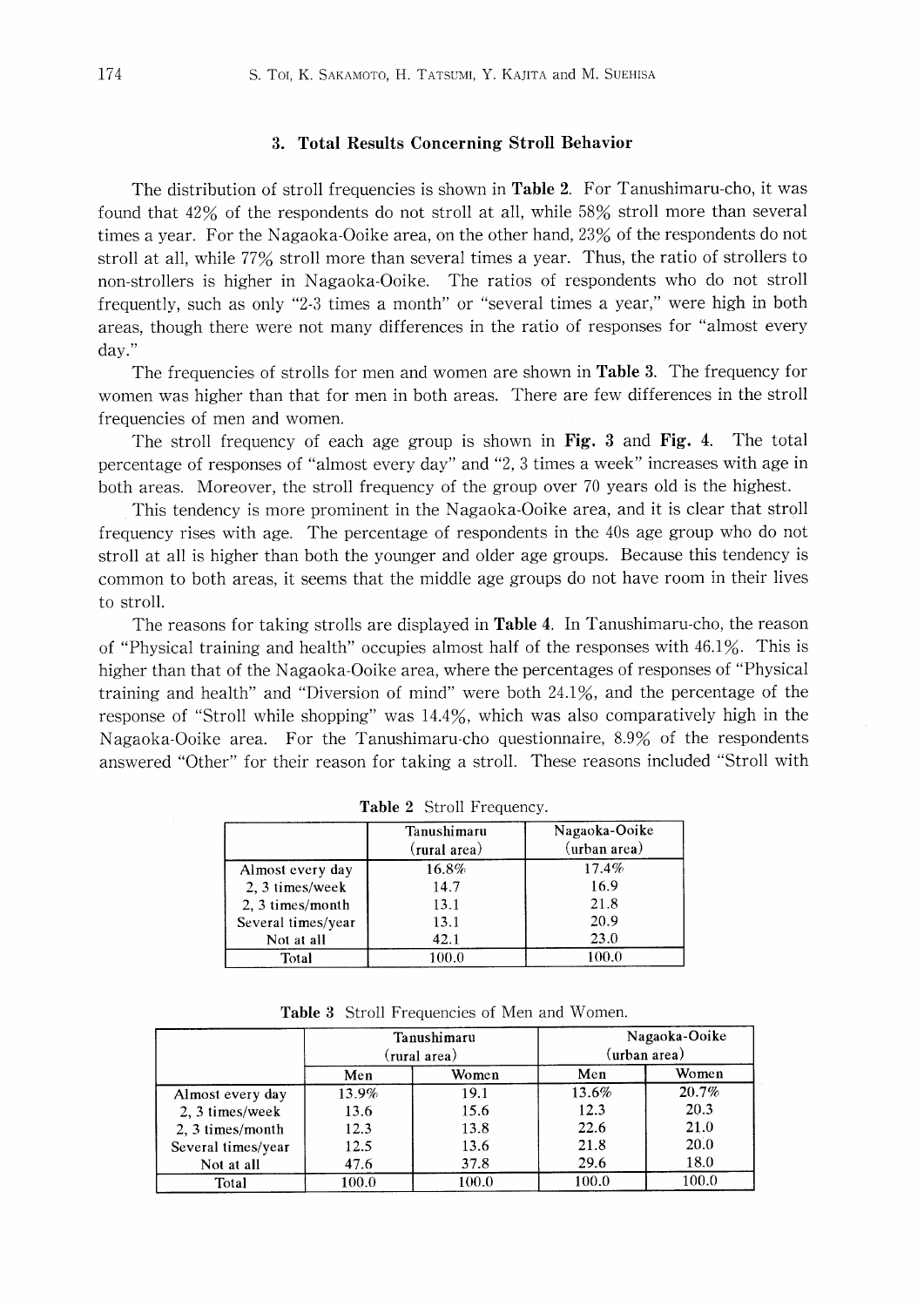

Fig. 3 The Stroll Frequency of Each Age Group (Nagaoka-Ooike Area).



Fig. 4 The Stroll Frequency of Each Age Group (Tanushimaru-cho).

|                              | Tanushimaru<br>(rural area) | Nagaoka-Ooike<br>(urban area) |
|------------------------------|-----------------------------|-------------------------------|
| Diversion of mind            | 25.9                        | 24.1%                         |
| Physical training and health | 46.1                        | 24.1                          |
| As daily work                | 7.1                         | 4.7                           |
| No reason in particular      | 12.0                        | 5.5                           |
| Stroll with a dog            |                             | 6.8                           |
| Stroll with a small child    |                             | 7.5                           |
| Stroll while shopping        |                             | 14.4                          |
| Stroll for passing time      |                             | 3.9                           |
| Other                        | 8.9                         | 0.6                           |
| No answer                    |                             | 8.4                           |
| Total                        | 100.0                       | 100.0                         |

Table 4 Reasons for Taking a Stroll.

a dog," "Stroll with a small child," "Stroll while shopping," and "Stroll for passing time." For the Nagaoka-Ooike area, however, the total of these other items totaled 33.2%, and therefore the reasons for strolls in this area seem to be more diverse.

The types of stroll are shown in Table 5. The ratio of "Walk around one's own house"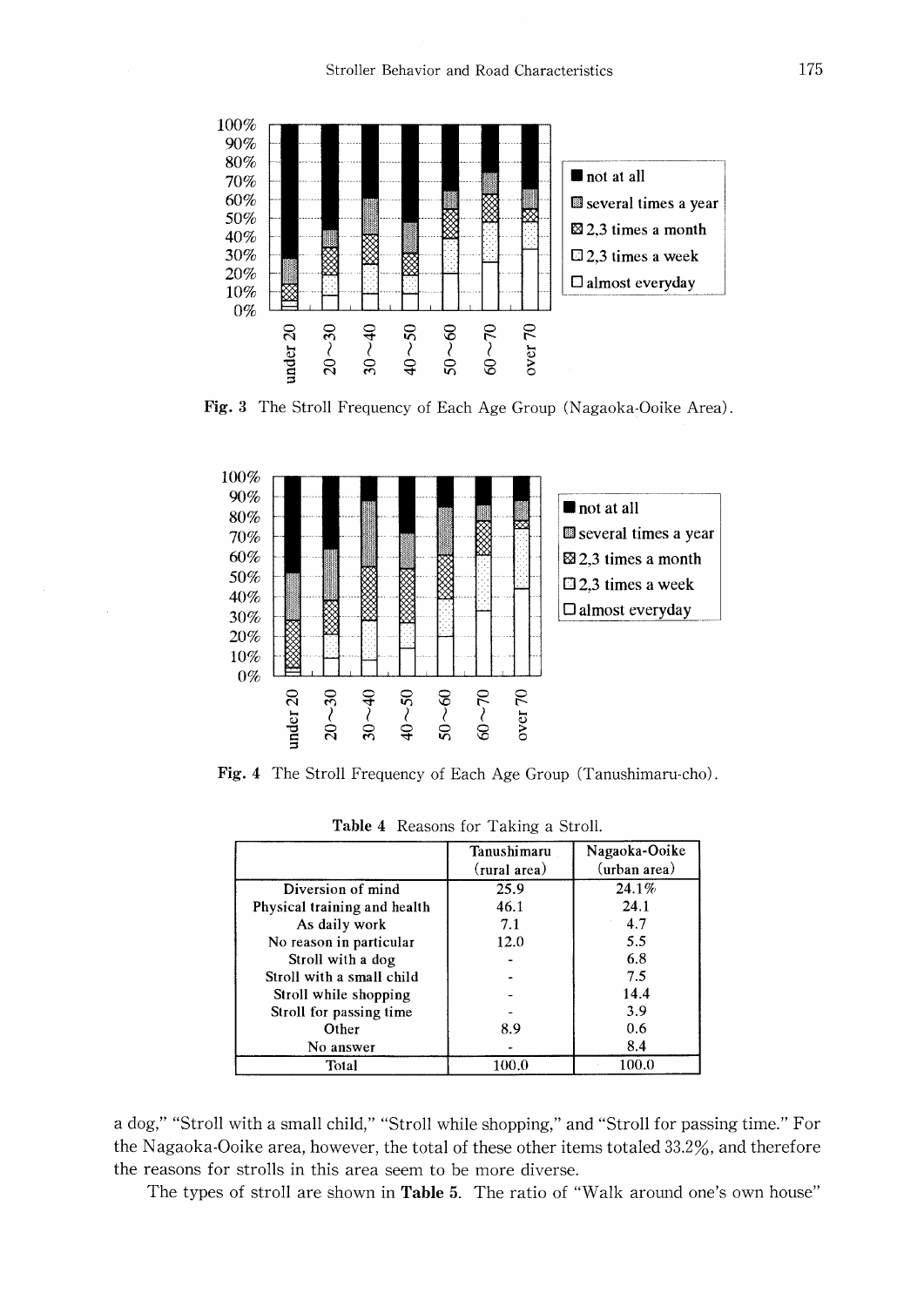was 47.3% for the Nagaoka-Ooike area, and the ratio of "Consuming time in a park or at a waterside area" was 22.4%. In particular, this ratio in the Nagaoka-Ooike area is about twice that of Tanushimaru-cho, and the ratio of "Observing the scenery and the streets" is also greater than that of Tanushimaru-cho. Therefore, when compared with Tanushimarucho, the strollers in the Nagaoka-Ooike area seem to value rest and scenery more.

As shown in Table 6, for Tanushimaru-cho, the stroll duration of "Less than 30 minutes" was  $47\%$  while "30 minutes - 1 hour" was  $45\%$ . On the other hand, in the Nagaoka-Ooike area the ratio of "30 minutes  $-1$  hour" was  $60\%$  and the ratio of "1-2 hours" was also high. Thus, the stroll duration in the Nagaoka-Ooike area is, on average, longer than in Tanushimarucho. However, taking the above-mentioned feature regarding stroll type into consideration, this can be interpreted to mean that the time spent in a park or at a waterside area is included in the stroll duration.

**Table 7** shows the times of day for taking strolls. For Tanushimaru-cho, the two categories "Early morning" and "Time is not fixed" are  $20.2\%$  and  $25.3\%$ , respectively, and the percentages are relatively high. For the Nagaoka-Ooike area, they are  $20.5\%$  and  $29.0\%$ , respectively, and these percentages are also relatively high. Moreover, the percentages of strolls in the nighttime and early morning are less in the Nagaoka-Ooike area. The principal cause for this seems to be the differences in age composition of the two areas. However, it can also be suggested that there are fewer nighttime strolls in the Nagaoka-Ooike area

|                                            | Tanushimaru<br>(rural area) | Nagaoka-Ooike<br>(urban area) |
|--------------------------------------------|-----------------------------|-------------------------------|
| Walking around one's own house             | 51.7%                       | 47.3%                         |
| Consuming time in a park or waterside area | 9.2                         | 22.4                          |
| Moving around from placeto place           | 14.9                        | 9.2                           |
| Observing the scenery and the streets      | 9.4                         | 12.2                          |
| Other                                      | 14.6                        | 7.5                           |
| No answer                                  | 0.2                         | 1.4                           |
| Total                                      | 100.0                       | 100.0                         |

Table 5 Stroll Types.

|                        | Tanushimaru  | Nagaoka-Ooike |
|------------------------|--------------|---------------|
|                        | (rural area) | (urban area)  |
| Less than 30 minutes   | 47.0%        | 20.9%         |
| $30$ minutes $-1$ hour | 45.3         | 61.1          |
| $1-2$ hours            | 7.3          | 15.6          |
| Over 2 hours           | 0.4          | 2.4           |
| Total                  | <u>ስስ በ</u>  | 100 A         |

Table 6 Stroll Durations.

Table 7 Time of Day of Stroll.

|                   | Tanushimaru<br>(rural area) | Nagaoka-Ooike<br>(urban area) |
|-------------------|-----------------------------|-------------------------------|
| Early morning     | 20.2%                       | 10.1%                         |
| Before noon       | 10.9                        | 16.3                          |
| Lunch time        | 1.2                         | 1.4                           |
| Afternoon         | 10.5                        | 17.0                          |
| Evening           | 17.4                        | 20.5                          |
| Nighttime         | 14.5                        | 5.7                           |
| Time is not fixed | 25.3                        | 29.0                          |
| total             | 100.0                       | 100.0                         |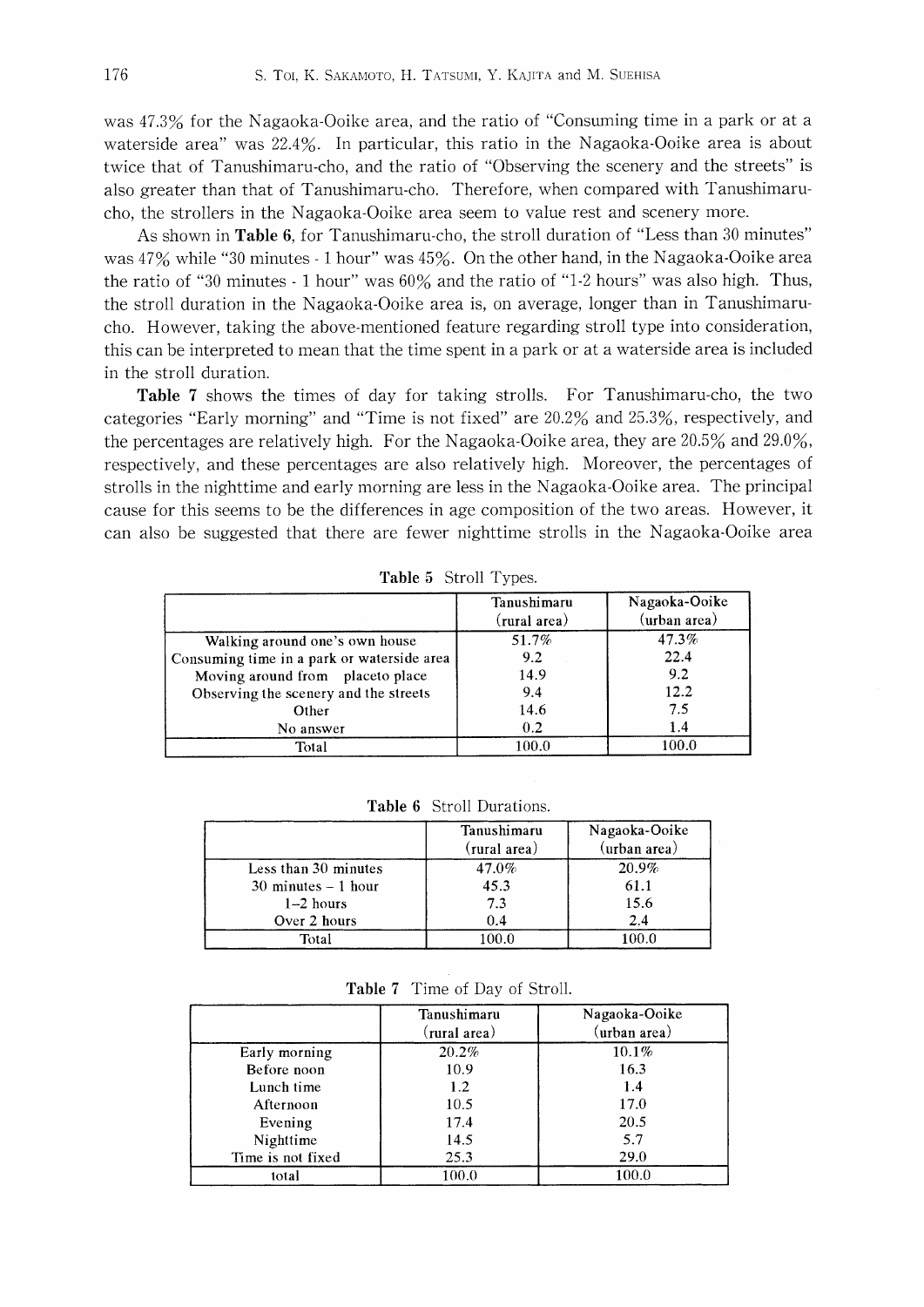

Fig. 5 Reasons for Choice of Route.

because of the precautions taken to avoid crime in urban areas.

The reasons why walking routes are selected are shown in Fig. 5. "It is near one's own house" represents the highest percentage in Tanushimaru-cho. Reasons such as "There are waterside areas such as rivers, ponds, and river banks, and they are nice and comfortable," "There is beautiful natural scenery" and "There are few cars and it is safe" were also high. Considering these reasons, it is understood that strollers primarily desire the element of nature.

The percentage of the reason "It is near one's own house" is also high in the Nagaoka-Ooike area. Reasons such as "It is quiet and relaxing," "There is beautiful natural scenery," "There is a good resting place and a nice view," and "One can be in contact with the area's flora and fauna" were also high. For both areas, a common tendency to seek nature and relaxing places could be seen in the distribution of responses. However, there is also a trend to prefer urban elements (2-6) in the Nagaoka-Ooike area, while the more countryside elements (10-12) are preferred in Tanushimaru-cho due to the environmental circumstances of each area.

#### 4. Classification of Stroller Behavior

Stroller behaviors in both areas were categorized in order to get a clearer image of stroller behavior and to compare the two areas. The following procedure was executed in the analysis, and the number of valid data was 367 in Tanushimaru-cho and 398 in the Nagaoka-Ooike area.

First, the data from nine questionnaire items regarding stroll behavior were analyzed using multivariate analysis methods, and stroll behaviors were then classified into 12 groups.

Next, the concept of each group was examined concerning its relationship to the nine questionnaire items mentioned above using the following statistical methods. That is, when the percentage of a category for all data was assumed to be the population ratio, the statistical significance of the percentage of the category in each group was examined.

The following mathematical symbols were used:

- : number of all data of item  $(j)$  $S_i$
- $T_{ik}$ : number of all data of item (*i*), category (*k*)
- $p_{jk}$ : ratio of item (j), category (k)  $(=T_{jk}/S_j)$
- $G_{ij}$ : number of data of item (j), group (i)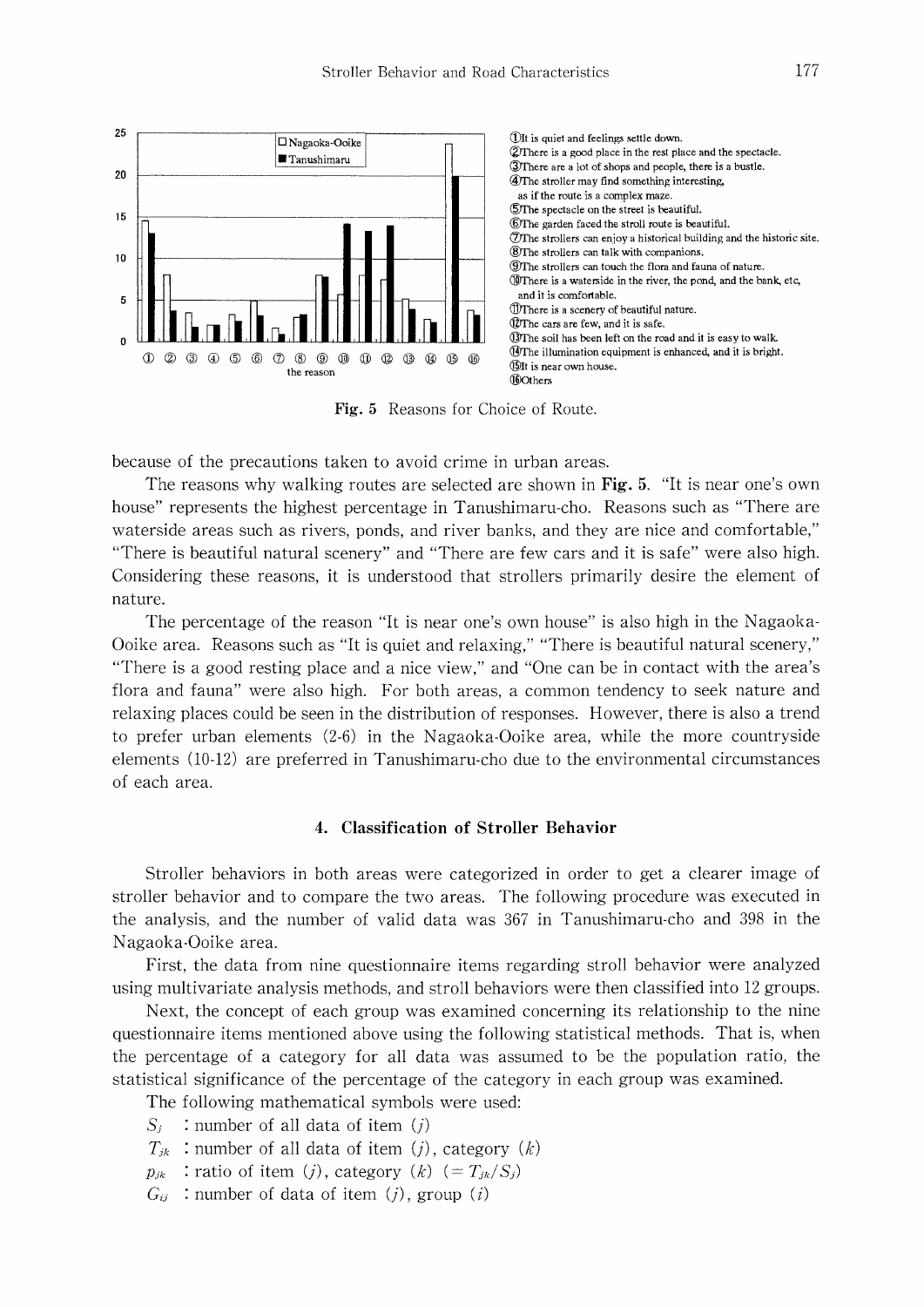$X_{ijk}$ : number of data of item (j), category (k), group (i)

When the number of data of item (*i*), group (*i*) ( $G_{ii}$ ) are extracted from all data ( $S_i$ ) at random, the probability that the number of data will come under category  $(k)$  is  $(X_{ijk})$ , and can be shown by the following binominal distribution:

$$
P(X_{ijk}) = c_{ij} C_{X_{ijk}} \cdot p_{jk}^{X_{ijk}} \cdot (1 - p_{jk})^{(G_{ij} - X_{ijk})}
$$
\n(1)

If the number of data is as large as that of this data, binominal distribution is approximated to normal distribution with the expectation of  $G_{ii} \cdot p_{jk}$  and the variance of  $G_{ii} \cdot p_{jk} \cdot (1$  $-p_{jk}$ ).

Therefore,  $X_{ijk}$  can be standardized by the following expression  $Z_{ijk}$ 

$$
Z_{ijk} = (X_{ijk} - G_{ij} \cdot p_{jk}) / \sqrt{G_{ij} \cdot p_{jk} \cdot (1 - p_{jk})}
$$
 (2)

When the significance level (*a*) is assumed to be 5%, only if the next formula is satisfied can it be judged that item (j) category  $(k)$  is significant in group (i):

 $Z_{ijk}$  >  $Z(\alpha/2)$  = 1.96  $(3)$ 

Finally, the group name was decided by referring to the significant categories in each group.

The classification results are shown in **Table 8.** Comparing the classifications of the two areas, we observed some differences between them. An overwhelming percentage is occupied by "Keep one's health type" in Tanushimaru-cho, while "Diversion of mind type" is high in the Nagaoka-Ooike area. The main axis in the subdivision in the Nagaoka-Ooike area is who the companion is, and its structure is more comprehensible than the classification of Tanushimaru-cho. On the other hand, a lot of common types also exist in the two areas, such as "Diversion of mind type," "Dog stroll type," "Time consuming type," and "Shopping type."

As also shown in Table 4, the percentage of respondents who take a stroll for diverting themselves or for promoting their health are equally high in the Nagaoka-Ooike area, and the reason for this is that diverting oneself is a main characteristic of stroll-taking behavior in the Nagaoka-Ooike area.

| Tanushimaru (rural area) |                           |    | Nagaoka-Ooike             | (urban area)                 |             |
|--------------------------|---------------------------|----|---------------------------|------------------------------|-------------|
| Communication type       |                           |    | 23 Diversion of mind type | Husband & wife               | 92          |
|                          | Time<br>consuming<br>type | 23 |                           | type<br>Around<br>house type | the $ 114 $ |
| Enforcing type           |                           | 17 |                           | Friends'                     | 14          |
|                          |                           |    |                           | company type                 |             |
|                          | Moving<br>around          | 32 |                           | Free<br>and easy             | 16          |
|                          | type)                     |    |                           | type                         |             |
| Keep one's health type   |                           | 77 |                           | Shopping type                | 15          |
| Diversion of mind type   |                           | 29 |                           | Parents type                 | 6           |
| Dog stroll type          | (night time)              | 36 |                           | Other                        | 6           |
|                          | (day work)                |    | 24 Keep one's health type |                              | 74          |
| Observation type         |                           |    | 24 Dog stroll type        |                              | 29          |
| Free and easy type       |                           |    | 71 Baby-sitter type       |                              | 28          |
| Shopping type            |                           |    | 6 Time consuming type     |                              |             |
| Lunch time/visiting type |                           |    | $5$  Other                |                              |             |
| Total                    |                           |    | Total                     |                              | 398         |

Table 8 Comparison of Stroll Classifications Between the Two Areas.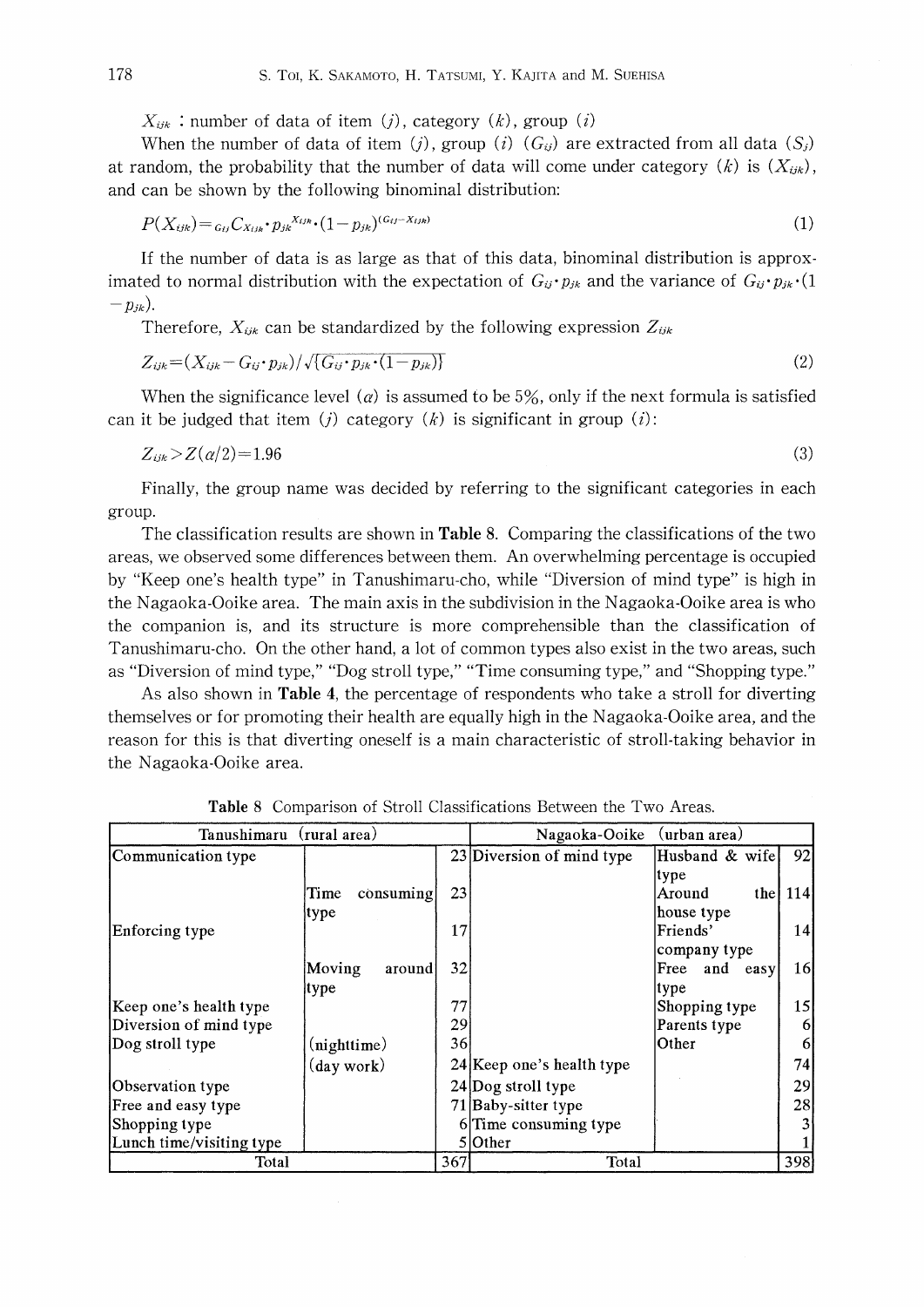## 5. Characteristics of Walking Routes

This chapter describes the respondents' preferred road characteristics, walking distances, and walking routes.

## 5.1 Length of walking route

The distribution of the walking distances obtained from the walking route data is shown in Fig.  $6$ .

The average walking distance of Tanushimaru-cho was about 2860m, while that of Nagaoka-Ooike was about 1920m. Therefore, there is about a 1km gap between the two average distances. For Tanushimaru-cho, there are many strolls taken for their health benefits, and thus the elements of the countryside are preferred in the walking routes. For the Nagaoka-Ooike area, however, the ratio of the time passing type is high, and thus walking routes that contain urban elements are preferred. These features are also reflected in the walking distances. That is, even if the walking times are long, the walking distances



Fig. 6 Distribution of Walking Distances.

#### 5.2 Analysis concerning road characteristics preferred as walking routes

#### (1) Analysis method

The following two kinds of composition rates were used to extract the road characteristics preferred on stroll routes.

**1** Real route composition rate

This is calculated by dividing the extension of each characteristic that appears on the real routes by the total extension of walking routes.

2 Possible route composition rate

Possible routes have the same origin and destination of the real route, and their lengths are almost equal to the real route. A lot of possible routes are searched at random by a computer network simulation. The possible route composition rate is calculated using the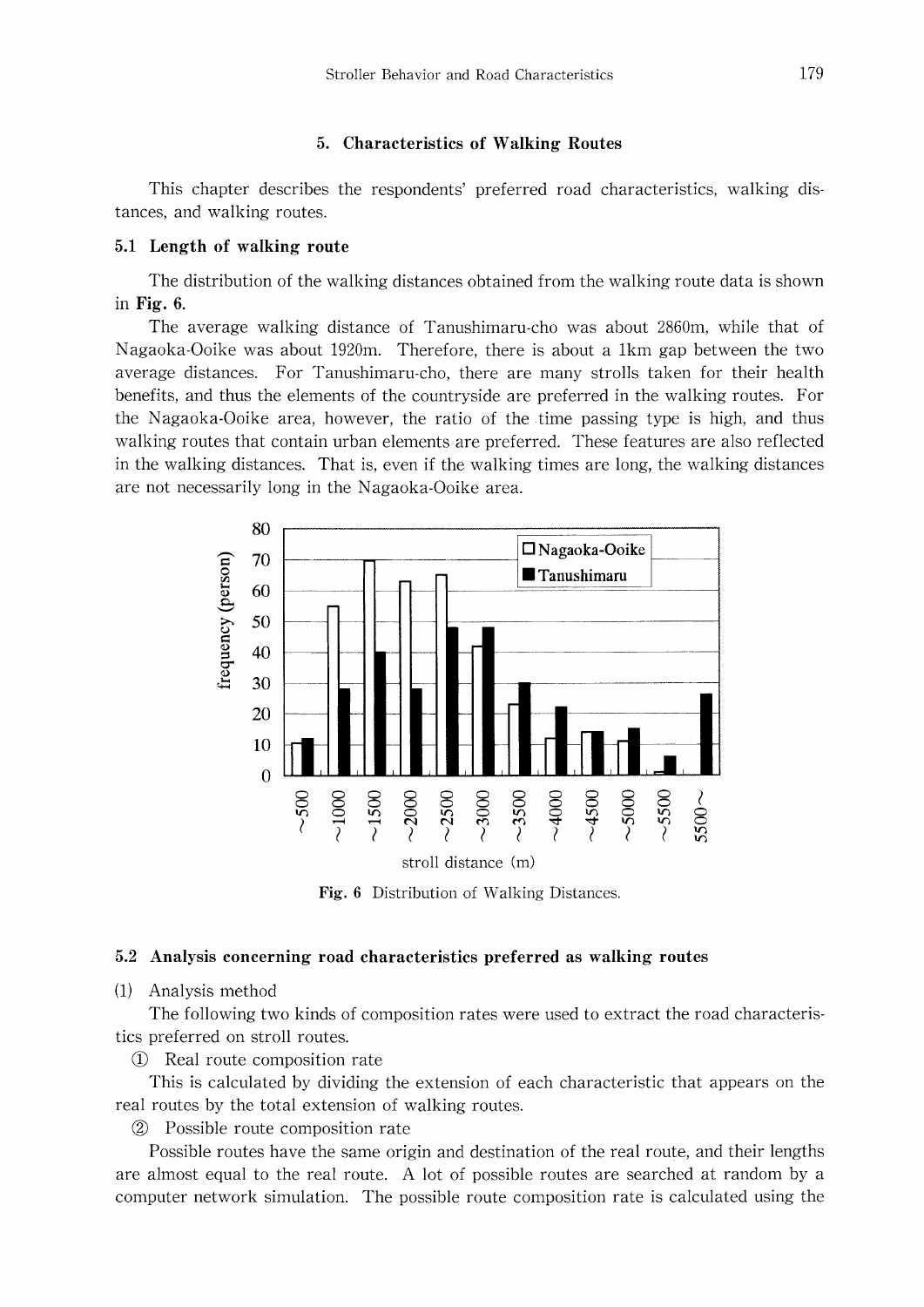extension of each road characteristic of possible routes as well as the real route composition rate.

The real route composition rate indicates the road characteristics that strollers actually walked. But it should be standardized based on the average characteristics because it can be influenced easily by the road characteristics in the area.

Regarding the possible road composition rate, each walking route is calculated as a basic unit. Therefore this composition rate shows the average road characteristics around a stroller's residence. The influence of the road characteristics around the residence can then be removed through comparing and contrasting the real route composition rate with the possible road composition rate.

Here, the statistical significance of a certain road characteristic is determined based on the idea that the possible routes constitute the population, and the real routes are the specimens extracted from the population. The following expression can be used:

$$
Z_j = (x_j - np_j) / \sqrt{np_j(1 - p_j)}\tag{4}
$$

Where,

 $x_i$ : average link length conversion value of road extension of characteristic (j) in real routes (This means the occurrence frequency of characteristic  $(j)$ ).

 $n:$  average link length conversion value of real routes (This means the trial frequency).  $p_j$ : ratio of road characteristics (j) in possible routes (This means the generation rate of characteristic  $(i)$  in population).

 $x_i$  is formulated as the probability variable according to binominal distribution. And  $Z_i$ of expression (4) is the approximated probability variable according to the standard regular distribution. The road characteristics (*j*) of real routes can be significant at the 5% level only if  $|Z_i|$  is more than 1.96.

 $(2)$ Result of analysis

The possible road composition rate, the real route composition rate, and the value of  $Z_i$ of the two areas are indicated in **Table 9.** Comparing the two composition rates of Tanushimaru-cho, it is understood that the ratio of the following road extensions are high: good state of pavement, smooth and straight road lines, no sidewalks, two-way traffic, little automobile traffic, and no lighting.

It is thought that the road characteristics are preferred when the composition rate of the real route is higher than that of the possible routes. Here, if  $Z_i$  is positive and  $|Z_i|$  is large, it means that the composition rate of the road characteristics  $(j)$  is significantly high. The characteristics that satisfy these conditions are preferred in walking routes. They are, regarding the road structure, good state of the asphalt pavement, slopes, gradual curves and winding roads, 5m widths, and sidewalks on at least one side. Moreover, regarding the roadside conditions, the characteristics are flowery plants, farms and fields, rivers, schools or hospitals, no buildings, two-way traffic, and less urbanization. These are features of the countryside. In Tanushimaru-cho, many strollers seem to prefer roads where nature is abundant.

Next, the real route composition rates in Table 9 (the Nagaoka-Ooike area) show that the ratios of the following road extensions are high: good asphalt pavement, smooth or gradual slopes, straight, 5m-10m in width, no sidewalks, two-way traffic, good scenery, and no lighting. The characteristics with a high composition rate judged by  $Z_i$  are as follows: (regarding the road structure) roads with tile and brick pavement or soil surfaces, flat, gradual curves, wide width, and sidewalks; and (regarding the route surroundings) roadside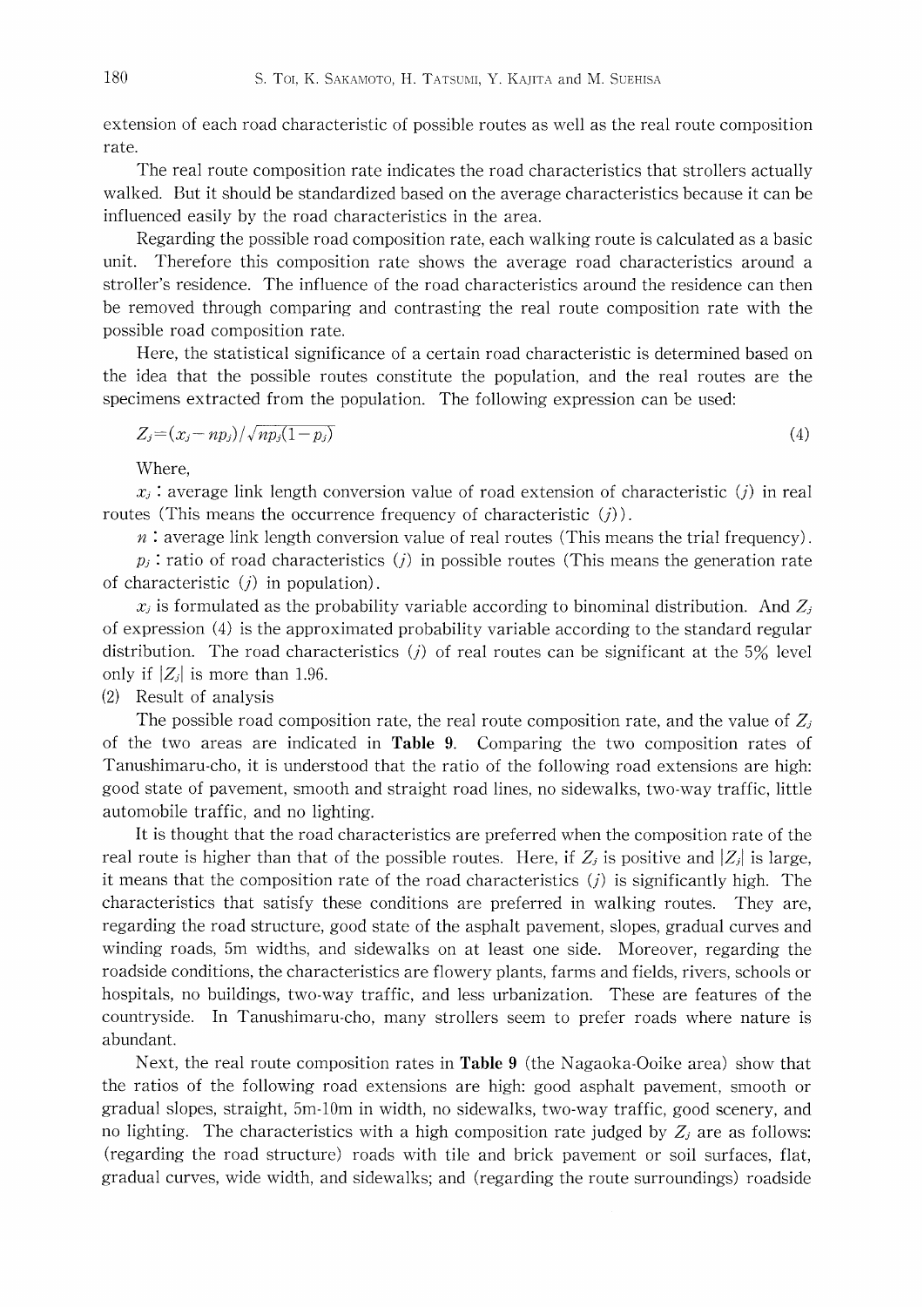|              |                                                | Composition rate of |              |                    |              |                               | Composition rate of |              |                  |
|--------------|------------------------------------------------|---------------------|--------------|--------------------|--------------|-------------------------------|---------------------|--------------|------------------|
|              |                                                | routes              |              | Significa          |              |                               | routes              |              | Significa        |
|              | Road characteristic and category               | Possible            | Real         | nse $(Z_i)$        |              | Road characteristic           | Possible            | Real         | nse              |
|              |                                                | route               | route        |                    |              |                               | route               | route        |                  |
|              | Asphalt (good condition)                       | 78.6                | 86.1         | 14.8               |              | Asphalt (good condition)      | 92.7                | 82.3         | $-41.3$          |
|              | Asphalt (bad condition)                        | 10.8                | 8.4          | $-6.1$             |              | Asphalt (bad condition)       | 0.9                 | 1.7          | 8.7              |
| Pavement     | tile-brick                                     | 2.3                 | 1.0          | $-7.0$             | Pavement     | tile-brick                    | 1.8                 | 5.3          | 27.4             |
|              | Soil surface                                   | 8.3                 | 4.5          | $-11.3$            |              | Soil surface                  | 3.5                 | 10.5         | 39.0             |
|              | Slop                                           | 3.5                 | 12.5         | 38.9               |              | Others                        | 1.1                 | 0.2          | $-8.6$           |
| Slope        | Flat                                           | 96.5                | 87.5         | $-38.9$            |              | Steep slope                   | 24.9                | 16.1         | $-21.0$          |
|              | Straight                                       | 69.2                | 60.2         | $-15.7$            |              | Mild slope                    | 39.0                | 36.5         | $-5.3$           |
| Line         | Mild curve                                     | 26.5                | 32.7         | 11.3               | Slope        | Flat way                      | 30.8                | 41.8         | 24.5             |
|              | Steep curve                                    | 4.3                 | 7.1          | 11.0               |              | <b>Stairs</b>                 | 5.3                 | 5.6          | 1.6              |
|              | Under 2m                                       | 7.8                 | 3.5          | $-12.9$            |              | Straight                      | 70.3                | 66.3         | $-8.7$           |
|              | $2mk - 3m$                                     | 18.9                | 16.5         | $-4.9$             |              | Mild curve                    | 20.4                | 25.7         | 13.2             |
|              | $3m \sim 4m$                                   | 24.0                | 15.9         | $-15.3$            | Line         | Right angle                   | 3.4                 | 2.3          | $-5.8$           |
| Width        | $4m \sim 5m$                                   | 20.0                | 19.8         | $-0.4$             |              | Steep curve                   | 5.1                 | 5.5          | 1.7              |
|              | 5m $\sim$ 6m                                   | 10.6                | 15.9         | 13.9               |              | Under 5m                      | 14.4                | 16.1         | 4.9              |
|              | $6m \sim 8m$                                   | 7.6                 | 17.4         | 29.6               |              | $5m \sim 10m$                 | 76.3                | 60.5         | $-37.5$          |
|              | Over 8m                                        | 11.0                | 10.9         | $-0.2$             | Width        | $10m \sim 15m$                | 6.7                 | 16.9         | 41.3             |
|              | Trees or woods                                 | 0.6                 | 0.3          | $-4.9$             |              | $15m \sim 20m$                | 0.9                 | 2.9          | 21.4             |
|              | Fields                                         | 0.1                 | 0.9          | 32.7               |              | Over 20m                      | 1.4                 | 3.4          | 17.4             |
|              | Park Square                                    | 9.1                 | 6.3          | $-11.8$            |              | <b>Trees</b>                  | 4.1                 | 6.0          | 12.6             |
|              | Flowers                                        | 5.7                 | 10.7         | 25.7               |              | Woods                         | 12.0                | 15.0         | 11.6             |
|              | Chikugo river Kose river                       | 6.8                 | 11.8         | 24.1               |              | Park                          | 2.9                 | 9.3          | 47.7             |
| Roadside     | Hibari river                                   | 3.2                 | 1.2          | $-14.0$            |              | Cemetery park                 | 1.7                 | 1.2          | $-5.0$           |
|              | <b>Brooks</b>                                  | 3.1                 | 3.6          | 3.7                |              | Ponds                         | 1.3                 | 4.0          | 31.2             |
|              | Farms                                          | 3.6                 | 6.2          | 16.7               | Roadside     | <b>Brooks</b>                 | 0.0                 | 0.1          | 3.3              |
|              |                                                |                     |              |                    |              |                               |                     |              | $-3.0$           |
|              | Cultivated fields                              | 11.0                | 13.5         | 9.4                |              | Fields                        | 0.2                 | 0.1          |                  |
|              | Buildings                                      | 40.3                | 28.4         | $-29.6$            |              | <b>Buildings</b>              | 57.2                | 51.4         | $-14.9$          |
|              | Irrigation channel                             | 6.8                 | 4.8          | $-9.2$             |              | Walls                         | 14.1                | 8.5          | $-20.2$          |
|              | Weeds                                          | 9.6                 | 12.4         | 11.3               |              | Open space                    | 5.4                 | 3.7          | $-9.6$<br>$-5.3$ |
|              | <b>Both sides</b>                              | 8.2                 | 6.9          | $-3.7$             |              | Others                        | 1.0                 | 0.6          |                  |
| Sidewalk     | One side                                       | 10.6                | 13.4         | 7.2                |              | <b>Both sides</b>             | 22.7                |              | 21.0             |
|              | None                                           | 81.2                | 79.7         | $-3.1$             | Sidewalk     | One side                      | 20.2                | 24.9         | 117              |
| Regulations  | Two way traffic                                | 92.3                | 96.0         | 11.4               |              | None                          | 57.0                | 43.7         | $-27.3$          |
|              | One way traffic, etc.<br>Almost 100% urbanized | 7.7<br>40.2         | 4.0<br>26.3  | $-11.4$<br>$-22.8$ |              | Two way traffic               | 83.0<br>8.2         | 84.8<br>6.3  | 49<br>$-7.1$     |
|              | 75% urbanized                                  | 6.9                 | 4.1          | $-8.9$             | Traffic      | One way traffic               | 8.7                 | 8.8          | 0.6              |
| Degree of    | 50% urbanized                                  |                     |              |                    | regulations  | Entrance prohibited<br>Others | 0.1                 | 0.0          | $-1.5$           |
| urbanization | 25% urbanized                                  | 26.4                | 21.4         | $-9.1$             |              | Almost 100% urbanized         | 53.5                | 46.7         | $-13.7$          |
|              |                                                | 10.0                | 14.0         | 10.6               |              |                               | 15.5                | 12.9         | $-7.3$           |
|              | Not urbanized at all<br>Good                   | 16.4                | 34.1<br>68.1 | 38.7<br>37.9       | Degree of    | 75% urbanized                 |                     | 20.5         | 7.8              |
| View         |                                                | 44.7                |              |                    | urbanization | 50% urbanized                 | 17.6<br>2.7         | 3.6          | 5.0              |
|              | Not good                                       | 55.3                | 31.9         | $-37.9$            |              | 25% urbanized                 |                     |              | 18.4             |
| Traffic      | Frequent                                       | 14.9                | 14.6         | $-0.8$             |              | Not urbanized at all          | 10.7                | 16.3         |                  |
| volume       | Middle                                         | 26.3                | 30.9         | 8.3                | View         | Good                          | 54.4                | 60.4         | 12.2             |
|              | Few                                            | 58.7                | 54.5         | $-6.8$             |              | Not good                      | 45.6                | 39.6         | $-12.2$<br>21.6  |
|              | Well equipped                                  | 25.1<br>4.9         | 14.8<br>5.6  | $-19.1$            | Traffic      | Frequent<br>Middle            | 9.2<br>23.3         | 15.4<br>23.0 | $-0.7$           |
| Lighting     | Not well equipped                              |                     |              | 2.7                | volume       |                               | 67.5                | 61.6         | $-12.7$          |
|              | None                                           | 70.0                | 79.6         | 16.8               |              | Few                           | 13.9                | 22.9         | 26.3             |
|              |                                                |                     |              |                    | Lighting     | Well equipped                 | 25.5                | 21.1         | $-10.1$          |
|              |                                                |                     |              |                    |              | Not well equipped             | 60.6                | 56.0         | $-9.6$           |
|              |                                                |                     |              |                    |              | None                          |                     |              |                  |

Table 9 Composition Rate and Significance of Road Characteristics in Stroll Routes. (Tanushimaru-cho) (Nagaoka-Ooike Area)

trees and forests, parks, ponds, brooks, and less urbanization. From the above-mentioned analysis, there is a tendency that the elements of nature are preferred over the elements of urbanization. It is understood that roads with wide widths, heavy traffic, and safety features such as sidewalks and lighting are also highly preferred in the Nagaoka-Ooike area.

Here we will compare the two areas and clarify their differences and similarities.

Regarding pavement, slope, and lighting, the two areas have opposing preferences. That is, urban roads are preferred in the Nagaoka-Ooike area, while roads surrounded by nature are preferred in Tanushimaru-cho.

On the other hand, the residents of both areas seem to prefer gradual curves, waterside areas, and good views, while buildings and urbanized roadsides are not preferred, and roads with little traffic are not preferred as much.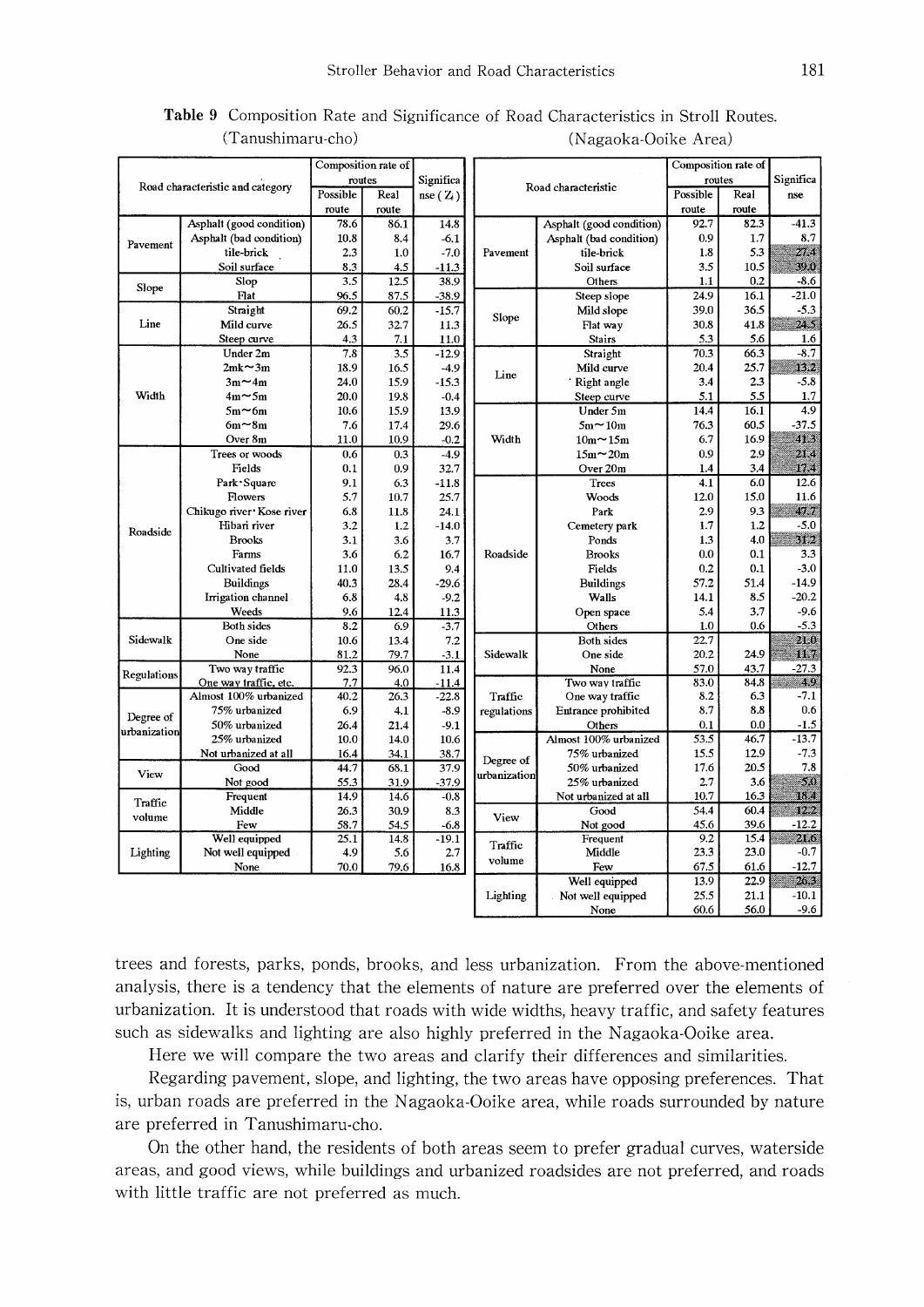#### 5.3 Road characteristic preferences based on road group classifications

In the previous section, the preferences of road characteristics were individually analyzed. However, road characteristics seldom appear independently from other characteristics in the real road network. Many characteristics are mutually related, such as pavement, width, traffic volume, roadside conditions, level of urbanization, and lighting. Therefore, in this research, road links in the two areas were classified based on the combination of road characteristics, a feature was given to each road group, and the preferences of each road group in the walking routes were analyzed.

First, the roads where the respondents walked and the roads around them were extracted from the road network, and the characteristics of those roads were investigated. These characteristics data were analyzed with quantification methods. Then 17 road groups in Tanushimaru-cho and 18 road groups in the Nagaoka-Ooike area were extracted using cluster analysis. Next, the road characteristics that appeared frequently in each group were extracted, and the features of each road group were clarified. Finally, referring to those features, the groups were named in order to express the character of each road group. The same method as in the previous section was used to determine which road groups were preferred by strollers.

That is, the two composition rates of each road group were compared, and it was determined which road groups were likely to be chosen as walking routes. The result of the analysis is shown in **Table 10**. It shows that for Tanushimaru-cho,  $Z_i$  values of T2, T4, T5, T9 and T14 are large, and T1, T3, T6, T7, and T8 are negative. In other words, road groups such as the waterside areas and the countryside are more likely to be chosen as walking routes, while the road groups in the trunk roads and in urban areas are less likely to be chosen. Table 10 also shows that for the Nagaoka-Ooike area,  $Z_i$  values of M1, M4, M9, M10, M15, M16, M17 and M18 are large, while M2, M5, M7, M11, M12, M13, and M14 are negative. That is, the pedestrian roads surrounded by popular shopping streets, waterside roads, and roads in the park are more likely to be chosen, while division roads enclosed by buildings and roads with unnatural lines are less likely to be chosen.

Comparing the results of the above-mentioned analysis with the previous section, natural elements such as waterside areas, parks, and the countryside are generally preferred in both

|                | Name of roads groups                              | possible | real    | z       |    | Name of roads groups                                | possible | real     |         |
|----------------|---------------------------------------------------|----------|---------|---------|----|-----------------------------------------------------|----------|----------|---------|
| T <sub>1</sub> | Trunk roads in urabn area                         | $5.0\%$  | $1.9\%$ | $-11.5$ |    | M1 Shopping mole with crowd                         | 6.4%     | $12.3\%$ | 24.3    |
| T2             | Roads along the River with flowers                | 7.7      | 13.3    | 17.0    | M2 | Access roads in urban area                          | 70.7     | 54.8     | $-35.4$ |
| T3             | Non-paved narrow paths                            | 3.4      | 2.1     | $-6.1$  | M3 | Wide trunk roads for through traffic                | 1.7      | 2.0      | 2.8     |
| T4             | Country roads apart from the town                 | 3.8      | 9.7     | 25.1    | M4 | <b>Trunk roads with stores</b>                      | 0.9      | 2.9      | 21.4    |
| T5             | Roads along the River with flowers                | 1.7      | 7.1     | 34.0    | M5 | Undulating access roads in rural area               | 3.4      | 2.5      | $-5.2$  |
| T <sub>6</sub> | Town roads along and across the river             | 12.2     | 7.2     | $-12.4$ |    | M6 Roads around the big pond                        |          | 1.1      | 1.0     |
| T7             | Resident roads apart from the town                | 18.4     | 11.9    | $-13.5$ |    | M7 Narrow roads with bad surface                    | 0.4      | 0.1      | $-5.3$  |
| T8             | Non paved small paths in open space               | 6.6      | 2.2     | $-14.2$ | M8 | Road near the school with sidewalk                  | 2.3      | 2.4      | 0.9     |
| T9             | Crooked roads along the farm                      | 3.5      | 12.0    | 36.9    |    | M9 Cemetery roads prohibited car traffic            | 3.3      | 4.4      | 6.2     |
|                | T10 Roads in the urban park with trees            | 9.1      | 7.4     | $-4.7$  |    | M10 Pedestrian roads in the park                    | 2.3      | 2.9      | 3.9     |
|                | T11 Trunk roads in urabn area with shops          | 14.2     | 13.5    | $-1.6$  |    | M11 Cemetery roads                                  | 1.3      | 0.9      | $-2.9$  |
|                | T12 Narrow paths in the field                     | 7.6      | 6.7     | $-3.0$  |    | M12 Cemetery roads with right angled line           | 0.3      | 0.1      | $-2.9$  |
|                | T13 Non-paved narrow paths in the park            | 1.5      | 0.6     | $-6.1$  |    | M13 Stairs in residential area                      | 1.2      | 0.2      | $-9.2$  |
|                | T <sub>14</sub> Crooked paths in open space       | 1.2      | 2.4     | 8.4     |    | M14 Right angled roads in residential area          | 2.5      | 1.8      | $-4.7$  |
|                | T15 Roads in the temple or shrine                 | 0.4      | 0.4     | 0.1     |    | M15 Pedestrian roads using bricks and soil          | 0.7      | 1.5      | 8.8     |
|                | T16 Central shopping street                       | 2.3      | 1.0     | $-7.0$  |    | M <sub>16</sub> Roads around the park with lighting | 0.0      | 0.3      | 12.6    |
|                | T <sub>17</sub> Slightly narrow roads with trees  | 1.3      | 0.7     | $-4.2$  |    | M17 Narrow pedestrian roads in the park             | 0.5      | 5.5      | 71.1    |
|                | There is significance in the case of $ Z  > 1.96$ |          |         |         |    | M18 Wide roads around big pond                      |          | 4.3      | 32.8    |

Table 10 Stroller Preferences of Road Groups.

| anushimaru-cho) |  |
|-----------------|--|
|                 |  |

(Tanushimaru-Cho) (Nagaoka-00ikeArea)

There is significance in the case of  $|Z| > 1.96$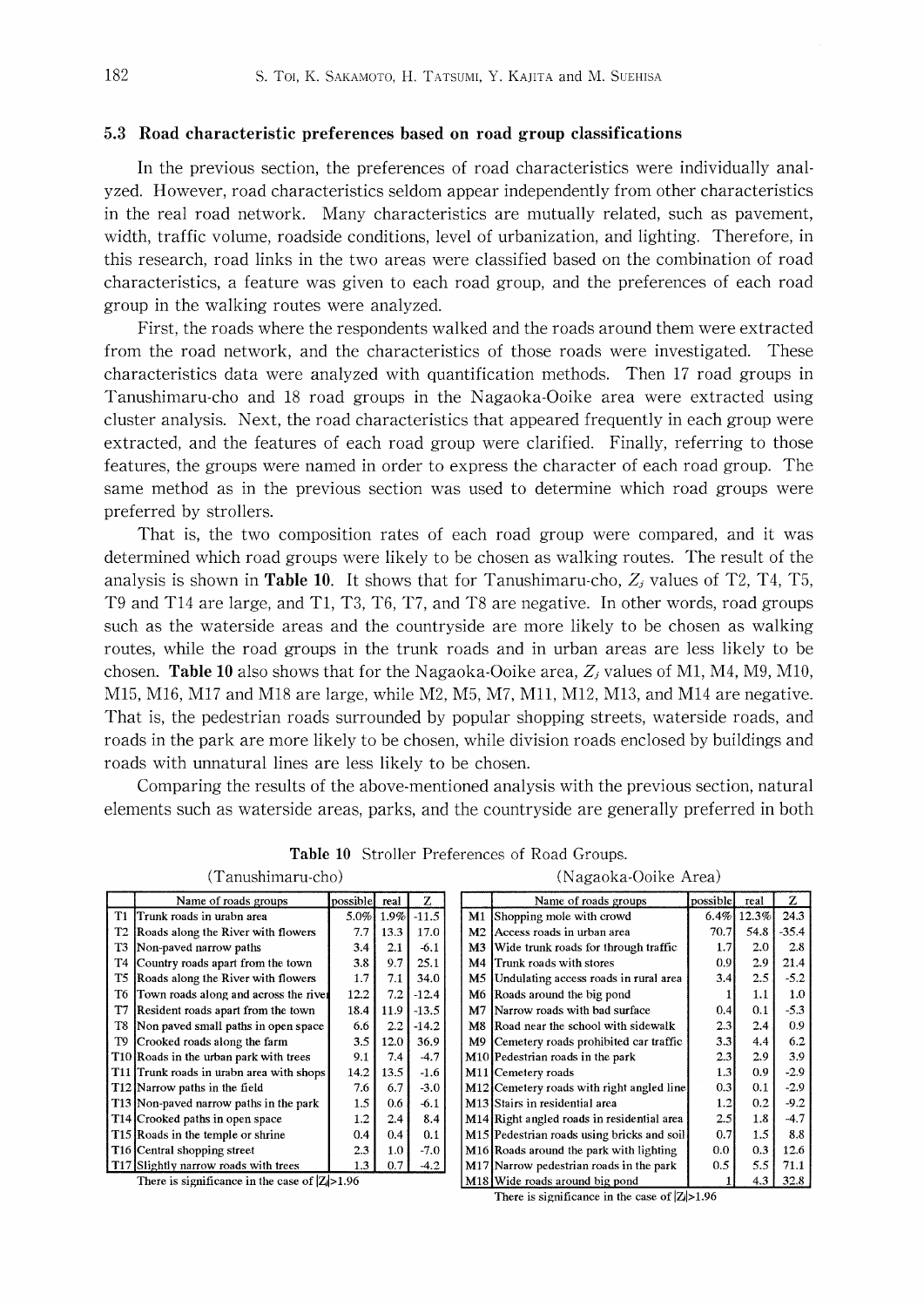urban and rural areas. In addition, in urban areas, busy roads and roads properly maintained for pedestrians are preferred.

#### 6.Conclusion

In this research, the stroller behaviors in a rural area (Tanushimaru-cho) and an urban area (Nagaoka-Ooike) were investigated, and the patterns of stroller behavior and stroller walking routes were analyzed based on the data. The results of the analyses were as follows:

- (1) As for stroller behavior, firstly, the overall percentage of strollers is high at  $50\%$ -60%, and the frequencies of women and elderly strollers are high. The frequency of strollers is higher in urban areas than in rural areas. Moreover, there are many strolls taken around one's own house both in urban and rural areas, and the percentage of strolling times of 30 minutes to 1 hour is especially high in urban areas. The percentages of evening strolls and longer stroll times in urban areas are higher than in rural areas.
- (2) As for the reason why strollers choose their routes, the tendency to prefer elements of nature in the walking space is high not only in urban areas but also in rural areas. However, the tendency to prefer urban elements is stronger in urban area than in rural area.
- (3) Regarding the classification of stroller behavior, some common groups were extracted, and it became clear that strolls of the "diversion of mind type" are more common than strolls of the "healthy promotion type" in urban areas.
- $(4)$  From the analysis of walking distances, it became clear that the average walking distance in urban areas was about 1km shorter than that of rural areas, and there were many strolls of the "time consuming type" in urban areas.
- $(5)$  From the analysis of road characteristics, it was clarified that, common to both areas, roads where there are gradual curves, waterside areas, the countryside, and nice views are preferred, and artificial structures such as buildings, etc., are disliked along walking routes, while busy and well-maintained pedestrian roads are preferred in urban areas. Analyzing the appearance frequencies of each road group based on the road classifications, it became clear that busy shopping streets and pedestrian roads along waterside areas and in parks are preferred in urban areas. However, waterside areas and the countryside are preferred more in rural areas than in urban areas.

Finally, when walking road networks are planned based on these results, it is necessary to make the best use of the area characteristics that take into consideration the basic features common to stroller behavior.

#### References

- 1) TOI Satoshi, SAKAMOTO Koji, INOUE Nobuaki, NAKAMURA Hiroshi, NEMOTO Toshinori (1996), The condition and the Classification Analysis on Stroller's Behavior (in Japanese), Infrastructure Planning Review Vol.13, Japan Society of Civil Engineering,  $743-750$ .
- 2) TOI Satoshi, SAKAMOTO Koji, INOUE Nobuaki, NAKAMURA Hiroshi, NEMOTO Toshinori (1997), Road and Roadside Characteristics in Walking Routes (in Japanese), Infrastructure Planning Review Vol.14, Japan Society of Civil Engineering, 791-798.
- 3) TOI Satoshi, SAKAMOTO Koji, INOUE Nobuaki, INOUE Hiroshi, NEMOTO Toshinori (1999), Walking Routes Choice considering the Road Characteristics and Route Shape (in Japanese), Infrastructure Planning Review Vol.16, Japan Society of